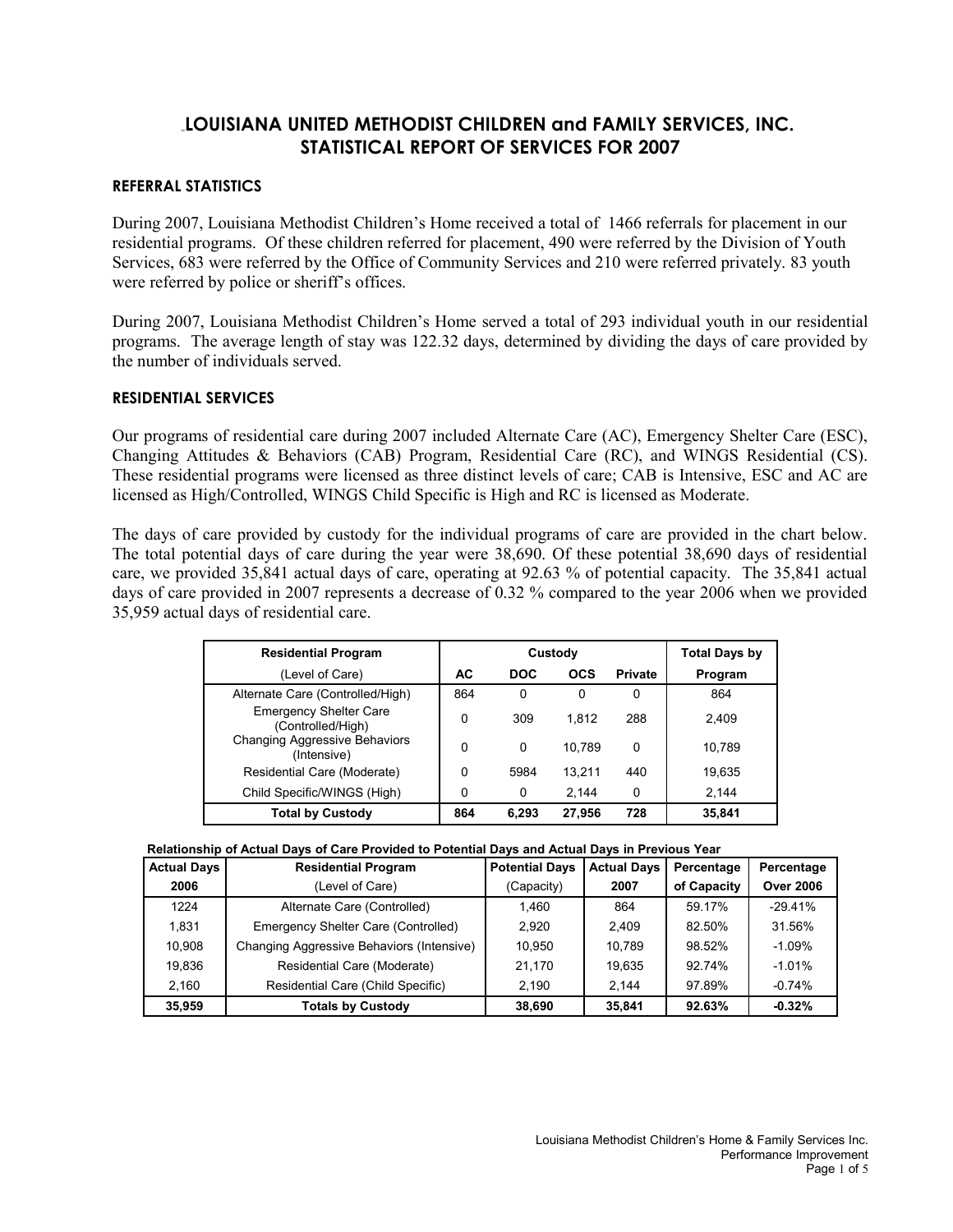| <b>Residential Services Contracts</b>       | Contractual<br>Days of Care | Actual<br>Days of Care | <b>Number</b><br><b>Over Contract</b> | Percentage<br><b>Over Contract</b> |
|---------------------------------------------|-----------------------------|------------------------|---------------------------------------|------------------------------------|
| OCS - Emergency Shelter Care                | 2.190                       | 1.812                  | $-378$                                | $-17.26%$                          |
| AC - Emergency Shelter Care                 | 1.460                       | 864                    | $-596$                                | $-40.82%$                          |
| OCS - Changing Aggressive Behaviors         | 10,950                      | 10.789                 | $-161$                                | $-1.47%$                           |
| OCS - Child Specific                        | 2.190                       | 2.144                  | $-46$                                 | $-2.10%$                           |
| <b>OCS</b> - Residential Care               | 13.140                      | 13.211                 | 70                                    | 0.53%                              |
| DOC - Residential Care                      | 6,570                       | 6.293                  | $-277$                                | $-4.21%$                           |
| PRI - Residential/Emergency Shelter<br>Care | 1,460                       | 728                    | $-732$                                | $-50.13%$                          |

**Days of Residential Care Provided by Contract/Bed Distribution**

Statistics related to the custody, race and gender of our residents are provided below:

#### **Individuals By Race, Gender And Custody**

|               |       | <b>Black</b> |        |       | White |        |       | Other |        |       | <b>TOTAL</b> |        |
|---------------|-------|--------------|--------|-------|-------|--------|-------|-------|--------|-------|--------------|--------|
| Custody       | Total | Male         | Female | Total | Male  | Female | Total | Male  | Female | Total | Male         | Female |
| AC.           | 38    | 15           | 23     | 44    | 20    | 24     |       |       | 0      | 82    | 35           | 47     |
| <b>DOC</b>    | 24    | 9            | 15     | 18    | 8     | 10     |       |       | 0      | 42    |              | 25     |
| <b>OCS</b>    | 87    | 33           | 54     | 77    | 31    | 46     |       |       | 0      | 165   | 65           | 100    |
| PRI           |       | 0            | 0      | 4     |       | 2      | 0     |       | 0      | 4     |              |        |
| <b>TOTALS</b> | 149   | 57           | 92     | 143   | 61    | 82     |       |       | 0      | 293   | 119          | 174    |

### **Custody by Race**

| Race          | AC.    | <b>DOC</b> | <b>OCS</b> | <b>PRI</b> |
|---------------|--------|------------|------------|------------|
| <b>Black</b>  | 46.34% | 57.14%     | 52.72%     |            |
| White         | 53.66% | 42.86%     | 46.67%     | 100%       |
| Hispanic      |        |            | 0.61%      |            |
| <b>TOTALS</b> | 100%   | 100%       | 100%       | 100%       |

### **Percent Private/State by Race**

| Race          | PRI  | SТ     |
|---------------|------|--------|
| <b>Black</b>  |      | 51.55% |
| White         | 100% | 48.10% |
| Hispanic      |      | 0.35%  |
| <b>TOTALS</b> | 100% | 100%   |

#### **Racial Distribution**

| Race         | %      |
|--------------|--------|
| Black        | 50.85% |
| White        | 48.81% |
| Hispanic     | 0.34   |
| <b>TOTAL</b> | 100%   |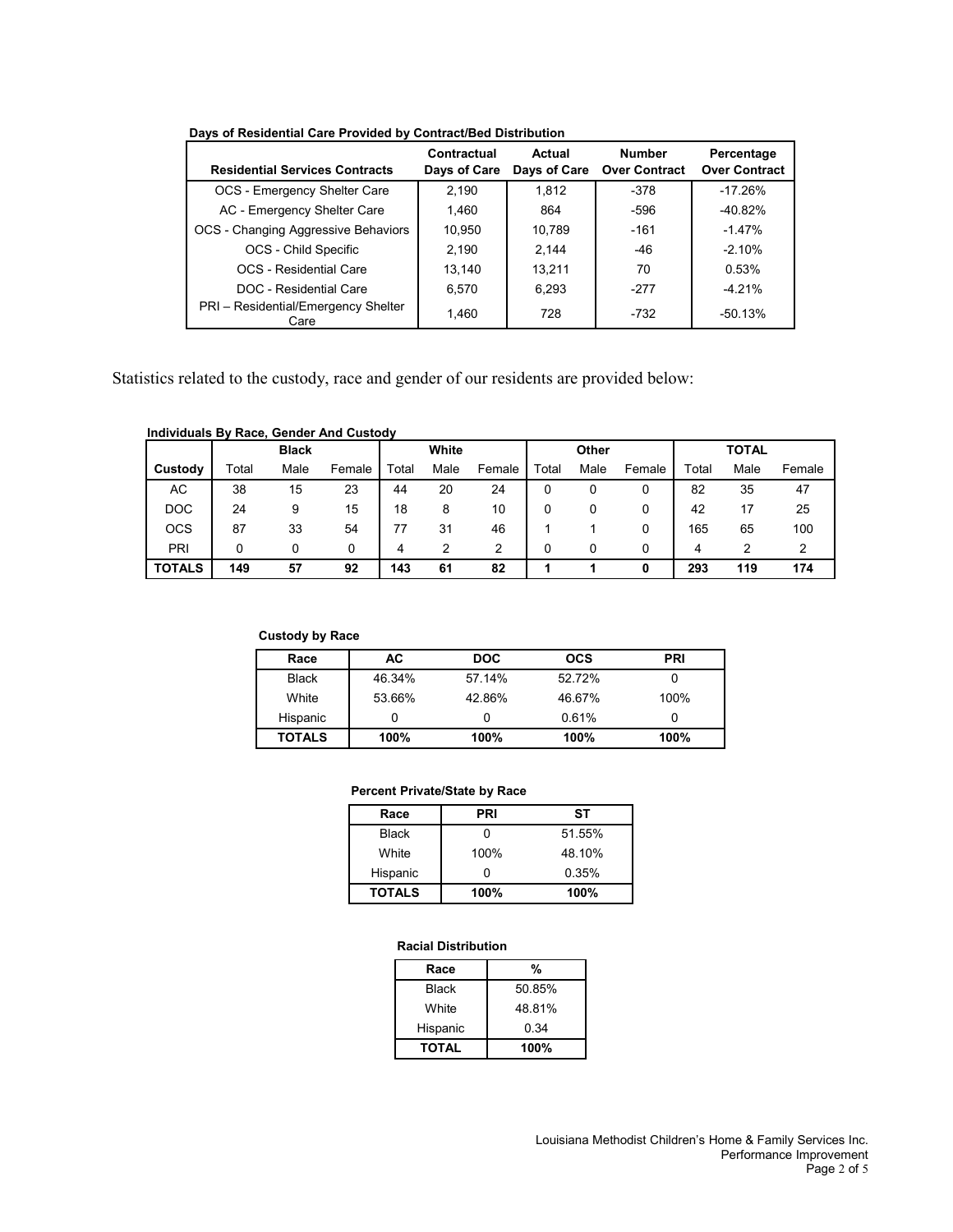### ADMISSIONS, DISCHARGES, AND LENGTH OF STAY STATISTICS

Statistics related to the admission and discharge of youth from the different levels of care is presented in the chart below. For purposes of utilization review, these statistics also provide information regarding length of stay by custody and level of care.

|                     |              | <b>Continued</b> | <b>Admitted</b> | <b>Discharged</b> | <b>Continued</b> |                     | <b>Days</b> | Average    |
|---------------------|--------------|------------------|-----------------|-------------------|------------------|---------------------|-------------|------------|
| <b>Residential</b>  |              | from             | In              | <b>In</b>         | to               |                     | Οf          | <b>LOS</b> |
| Program             | Custody      | 2006             | 2007            | 2007              | 2008             | <b>Participants</b> | Care        | (days)     |
| <b>CAB</b>          | <b>OCS</b>   | 30               | 16              | 17                | 29               | 46                  | 10.789      | 234.54     |
| <b>CS</b>           | <b>OCS</b>   | 6                | 9               | 9                 | 6                | 15                  | 2,144       | 142.93     |
| <b>AC</b>           | <b>AC</b>    | 3                | 79              | 79                | 3                | 82                  | 864         | 10.53      |
| <b>ESC</b>          | <b>DOC</b>   | 1                | 10              | 10                | 4                | 11                  | 309         | 28.09      |
|                     | <b>OCS</b>   | 4                | 46              | 43                | 7                | 50                  | 1.812       | 36.24      |
|                     | PRI          | 0                | 2               | $\overline{c}$    | 0                | $\overline{2}$      | 288         | 144.00     |
|                     | <b>TOTAL</b> | 5                | 58              | 55                | 8                | 63                  | 2,409       | 38.23      |
| <b>RGC</b>          | <b>DOC</b>   | 16               | 15              | 13                | 18               | 31                  | 5.984       | 193.03     |
|                     | <b>OCS</b>   | 36               | 14              | 19                | 31               | 50                  | 13.211      | 264.22     |
|                     | PRI          | 4                | $\overline{c}$  | 4                 | 2                | 6                   | 440         | 73.33      |
|                     | <b>TOTAL</b> | 56               | 31              | 36                | 51               | 87                  | 19,635      | 225.69     |
| <b>GRAND TOTALS</b> |              | 100              | 193             | 196               | 97               | 293                 | 35.841      | 122.32     |

# **INDEPENDENT LIVING**

During 2007, 378 structured classes and seminars were presented to 14-21 year olds. This is a decrease of 10.21% from the 421 classes and seminars taught in 2006. A total of 670 individual youth received services from the Independent Living Program. Children in the care of our agency, other child care agencies and in foster care have attended classes in subjects such as apartment hunting, check writing, banking, nutrition and many other subjects related to living independently. Our staff provides services to a catchment area, which covers all of northeast Louisiana, from Lincoln Parish to the Mississippi River.

Each participant in the Independent Living Program receives a pre-test and post-test for independent living skills assessment. During 2007 the average score on pre-tests was 61% with the average on post-tests being 83% for a pre-test/post-test average percent of change of 36%.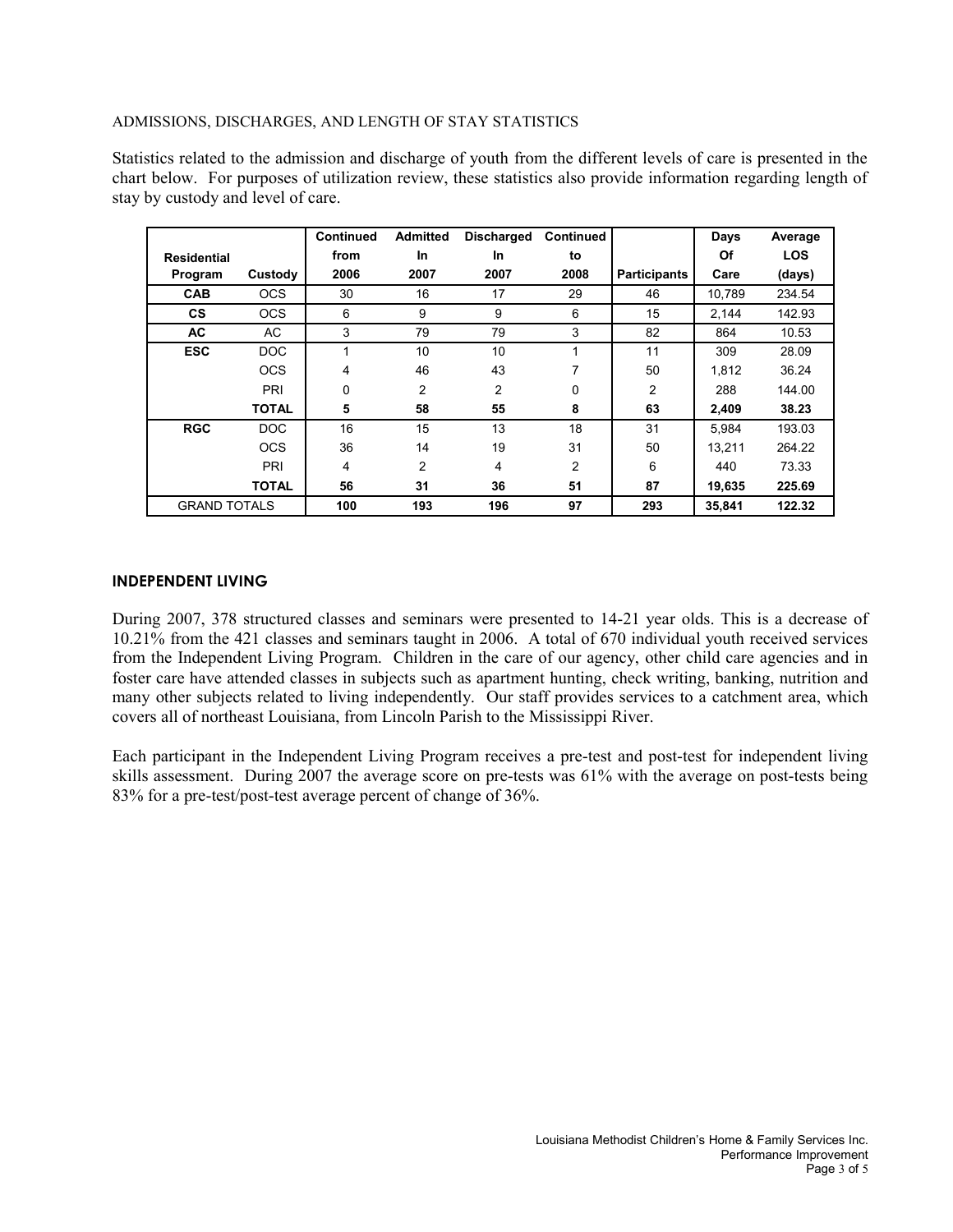# **FAMILY COUNSELING CENTER**

During 2007, Family Counseling Center served a total of 2641 individuals. This number includes outpatient counseling, residential youth and family services, Crime Victim's Assistance program services, community outreach education and prevention services, and professional evaluation and referral services.

| Programs                                              | <b>Families</b> | <b>Individuals</b> |
|-------------------------------------------------------|-----------------|--------------------|
| <b>Outpatient Services</b>                            | 221             | 368                |
| Sally Thigpen's Court-Ordered<br>Program              | 54              | 97                 |
| <b>Residential Services</b>                           | 84              | 229                |
| Community Education and<br><b>Preventive Services</b> |                 | 1875               |
| Crime Victim's Assistance<br>Program                  | 51              | 72                 |
| <b>TOTAL SERVED</b>                                   | *410            | 2641               |

|  | Services and Programs Offered during 2007 |  |  |
|--|-------------------------------------------|--|--|
|  |                                           |  |  |

• *Families that received counseling services*

Outpatient Services includes family and marital counseling, individual counseling and play therapy with children. In addition, Family Counseling has offered a variety of groups including Anger Management, Family Divorce Recovery (Transparenting and Rollercoasters), Parenting (Filial), and Couple's Enrichment.

Residential Services includes counseling with residents and their families. Groups are provided to residents on a variety of topics as needed.

Crime Victim's Assistance Program provides counseling and advocacy services for both outpatient clients and residential clients who are identified as victims of crime. In addition, groups are provided to residential youth upon request.

Family Counseling Center staff has facilitated training for professionals and has provided informative and preventative programs to the community at large.

Dr. Thigpen's court-services include custody evaluations, mediations, collaborative divorce and court-ordered counseling.

### **HOWARD SCHOOL**

During 2007, Howard Educational Center provided educational services to a total of 237 different youth. 236 of these youth were residents of Methodist Children's Home. Howard Educational Center served 154 different youth in regular Residential classes, an increase of 110% over the previous year. 38 youth moved through the regular classroom and on to either public school or Vo-Tech. 83 youth participated in short-term educational services. 14 youth participated in the Howard School GED program and 5 of these graduated after earning their GED yielding an average of 35.71%.

Howard Education Center started the Career Educational Center in September of 2007. 13 youth participated in the Career Educational program and 5 of these students obtained their skill certificates.